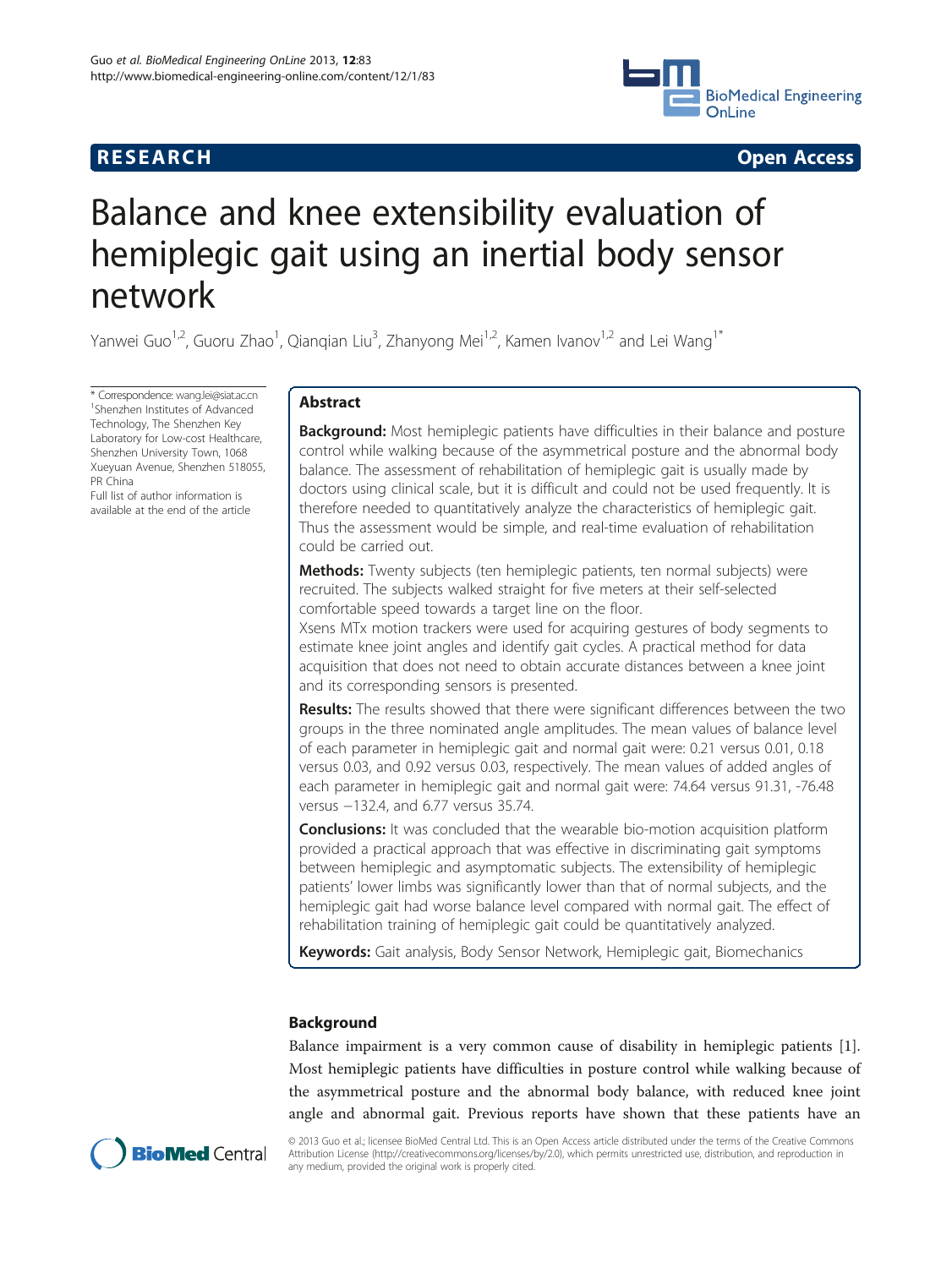increased risk of falls [[2\]](#page-12-0). Rehabilitation is usually conducted to preserve and recover motor functions, and main focus falls on the assessment and treatment of the gait. The assessment of rehabilitation is usually made by doctors using clinical scale such as Brunnstrom, but this approach is difficult and could not be used frequently. It is therefore needed to quantitatively analyze the characteristics of hemiplegic gait, and find the relation between the characteristics and functional rehabilitation. Thus the assessment would be simple, and real-time evaluation of rehabilitation could be carried out.

Gait analysis is widely used in detecting human walking disorders. There are mainly two gait analysis approaches that have been developed for analyzing human walking. One approach uses marker systems including video based systems, active magnetic trackers, optical marker systems, to get information about human gait movement; however, these systems depend on markers and could not be used outside the laboratory environment. Video based systems usually cause invasion of human privacy and are expensive. The other approach uses body-worn, low-power wearable sensors, such as inertial/magnetic sensor systems, and portable recording systems for long-term ambulatory monitoring. These systems do not depend on markers and allow real-time capturing and analysis of gait parameters over long distance outside the laboratory environment.

Accelerometers and/or gyroscopes have been used to obtain gait parameters [\[3-11](#page-12-0)], which can be derived by the integration of angular acceleration or angular velocity. However, data can be distorted by offsets or drifts [\[12,13\]](#page-12-0). To eliminate any drift during integration, Morris [[14\]](#page-12-0) identified the beginning and the end of gait cycles, and made the signal at the beginning and the end of the cycle coincide. Some researchers [[13,15](#page-12-0)] used accelerometers and gyroscopes fixed on metal plates to measure human joint flexion-extension angles, but they found that the use of metal plates is cumbersome. L. Atallah and Benny Lo et al. [\[16](#page-12-0)[,17\]](#page-13-0) developed an ear-worn sensor for gait monitoring. Dejnabadi et al. [[18\]](#page-13-0) developed a method of measuring joint angle using a combination of accelerometers and gyroscopes by placing a pair of virtual sensors on the adjacent segments at the center of rotation. S. Kobashi et al. [[19](#page-13-0)] used inertial sensors combined with magnetic sensor to estimate 3D knee joint angle. Limitations of the last two methods were that they all need to obtain accurate positions of the physical and virtual sensors to minimize the error.

The method described in this paper uses Xsens MTx motion trackers for acquiring gestures of body segments to estimate knee joint angles and identify gait cycles. It does not need to obtain accurate distances between a knee joint point and its corresponding sensors. Thus our method allows to practically and quantitatively analyze the parameters of hemiplegic gait, and to find the differences of gait parameters between hemiplegic patients and normal subjects.

# Methods

# Platform

Commercial equipment could be used for acquisition of human movement, which has a competitive advantage when applied to non-video monitoring environments. The method described in this paper uses MTx motion trackers (Xsens Technologies B.V., the Netherlands) to acquire the movements of human lower limbs. The MTx is a small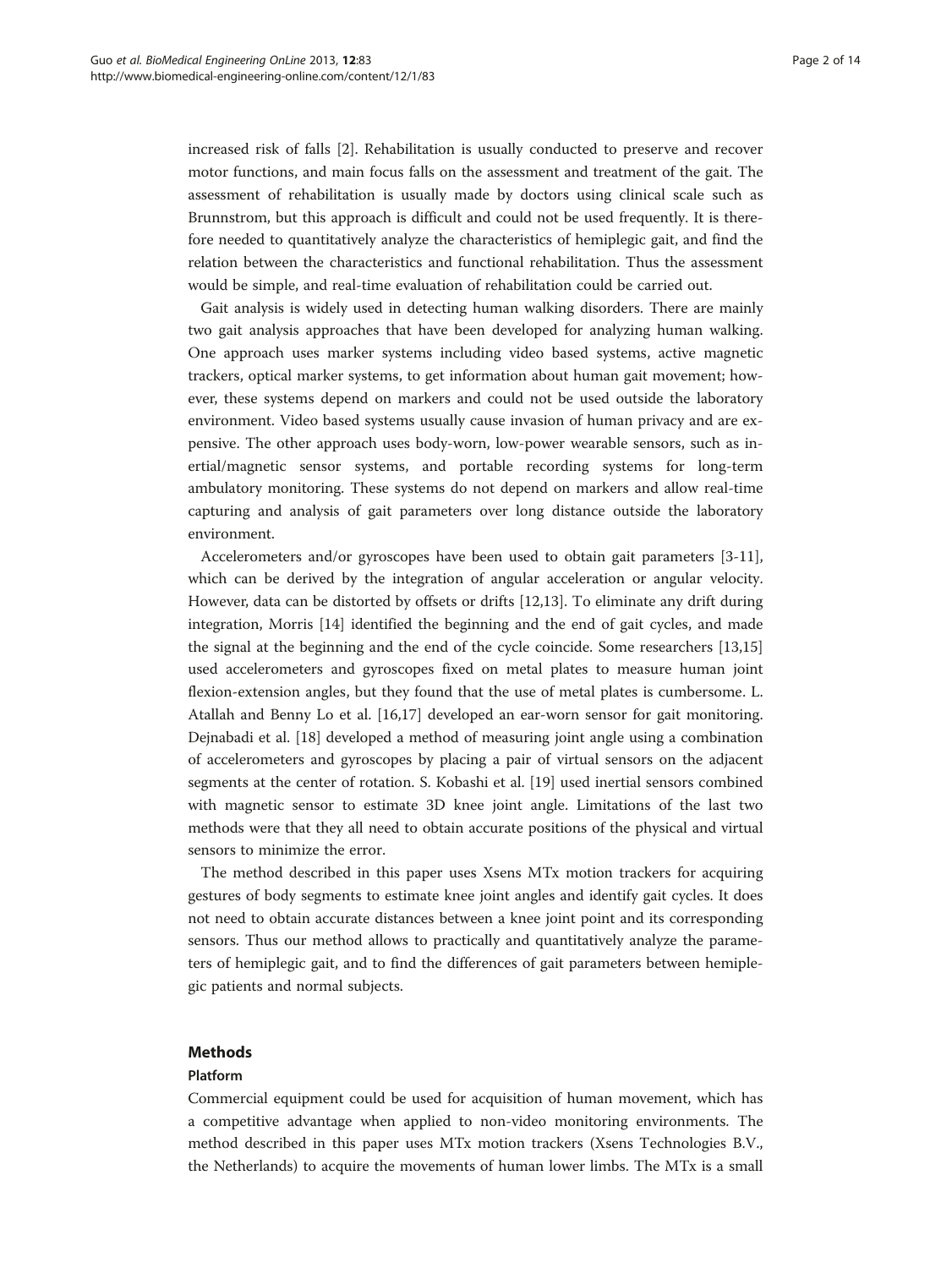and accurate 3DOF inertial orientation tracker which provides drift-free 3D orientation and kinematic data of human body segments: 3D acceleration, 3D rate gyro and 3D Earth-magnetic field. The Xbus Kit (Xsens Technologies B.V., the Netherlands) contains an Xbus Master with Bluetooth wireless link, a wireless receiver and a number of MTx sensor modules. The Xbus Master is a lightweight, portable device that controls multiple MTx modules on the Xbus. Xbus Master and MTx sensor modules are powered by batteries which allow continuous operation for at least 3 h.

#### Sensor location

Six sensor nodes were used for the experiment (as shown in Figure 1). Four sensors were attached to thigh and shank, on the lateral skin surface near the knee joint and ankle joint, respectively. The other two sensors were attached on the dorsum of feet.

The sensor axes were adjusted in the anterior-posterior plane to accurately measure the motion in the sagittal plane.

The sensors were attached using medical bands. The sensor attachment locations are optimized to reduce the skin movement artifacts based on the clinician's knowledge and experience [[20](#page-13-0)]. Acceleration, angular rate and magnetic vectors were obtained at sampling frequency of 100 Hz.

#### Coordinate system

The initial coordinate system  $X_0Y_0Z_0$  was difined as: we chose the Z-axis to be directed upwards, perpendicular to the horizontal plane and X-axis to be directed forwards, in parallel with the subject's sagittal plane. The Y-axis was a cross product of X-axis and Z-axis.

The femoral coordinate systems  $X_1Y_1Z_1$  and  $X_2Y_2Z_2$  were defined using three anatomical feature points. The Z-axis was directed towards the lateral epicondyle, connecting it with the medial epicondyle. The X-axis, being perpendicular to the Z-axis, was directed towards the great trochanter. The Y-axis was a cross product of X-axis and Z-axis.

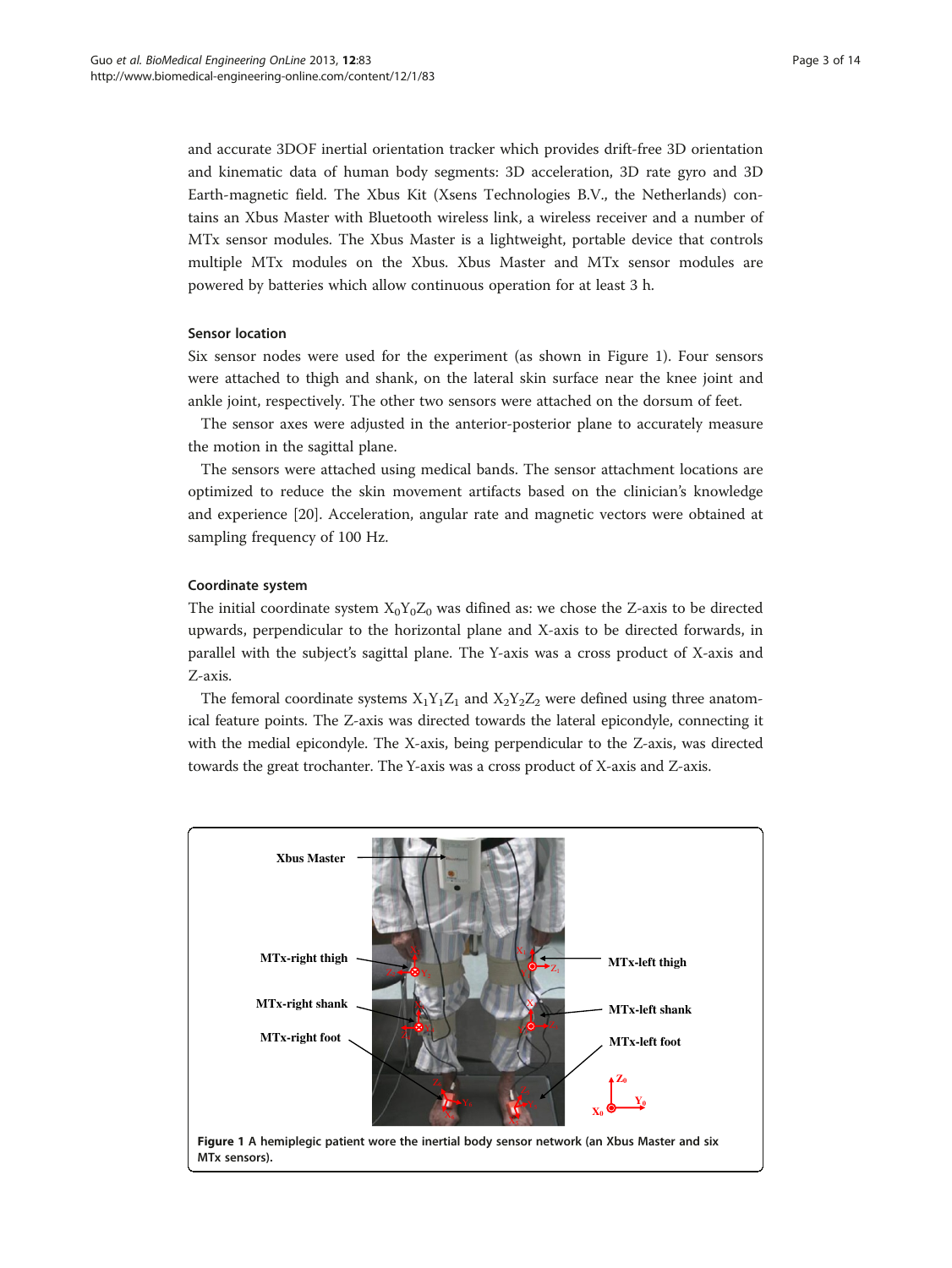The tibial coordinate systems  $X_3Y_3Z_3$  and  $X_4Y_4Z_4$  were defined by four anatomical feature points. Z-axes were coincided with the Z-axis of the femoral coordinate system. The point To was the middle point between lateral epicondyle and medial epicondyle. The X-axis was defined as the line directed towards the point To, that connects it with the middle point between the lateral malleolus and medial malleolus. Then, the Y-axis was a cross product of X-axis and Y-axis.

The foot coordinate systems  $X_5Y_5Z_5$  and  $X_6Y_6Z_6$  were defined as follows: the Z-axis was perpendicular to each foot plate, with direction upwards; the X-axis was in parallel with each foot plate, with direction forwards; the Y-axis was a cross product of Z-axis and X-axis.

The initial coordinate system and body coordinate systems were defined as described above, using the measured anatomical feature points. All MT sensors' orientation output values were set to zero when the sensors' axes were exactly aligned with the axes of the initial system. The rotation transform parameters that are needed to align the coordinate systems of a sensor and a human body segment were employed. The data obtained from the sensors were corrected by the rotation transform parameters to acquire the acceleration and magnetic vectors of the bones.

#### Experimental design

Twenty subjects (ten hemiplegic patients, ten normal subjects) were recruited. There were five hemiplegic patients with abnormal left lower limb, and five patients with abnormal right lower limb. The experimental procedures were in accordance with the Declaration of Helsinki and were approved by the ethic committee of Shenzhen Institutes of Advanced Technology. Each subject signed informed consents prior to testing. The group included fifteen males and five females with average age of 58.3±12.85 years. The subjects were asked to stand still for 5 seconds for sensor calibration, then to walk straight for five meters at a self-selected comfortable speed towards a target line on the floor. Each subject performed this procedure three times. The actions of each subject were recorded in real time by a camera.

#### Acquisition of gesture data

The classical method to describe a gesture of an object is to use Euler angles, i.e. roll angle, yaw angle and pitch angle. Gestures of an object could be determined by only integration of angular rate data. However, this solution would be prone to drift over time due to the buildup of bias and drift errors. In order to avoid drift, additional complementary sensors must be used. These sensors usually include accelerometers and magnetometers. Measuring the gravity vector using accelerometers allows estimation of orientation relative to the horizontal plane which can be described by roll angle and pitch angle. However, when the object is rotated around the vertical axis, the gravity vector of each axis of the accelerometer will not change. Since accelerometer data could not be used to describe the rotation around the vertical axis, magnetometer is used to measure the local magnetic field vector to determine the orientation relative to the vertical by calculating the angle between object and geomagnetic North Pole. The data from the incorporated sensors is normally fused using Kalman or other complementary filtering algorithm [[21\]](#page-13-0).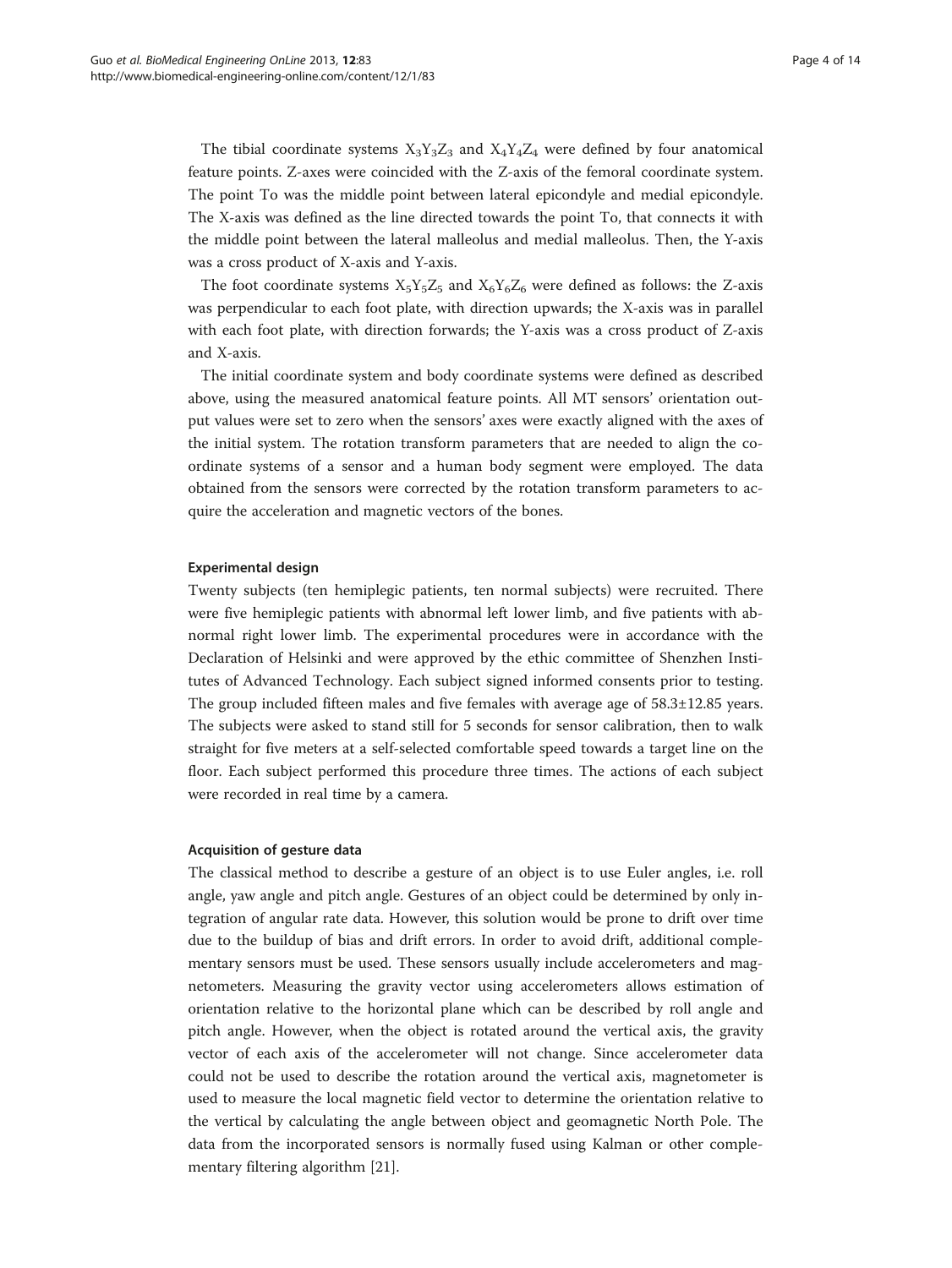The rotation angles, which resulted from the object's rotation from one gesture to another, could be expressed by Euler angles, i.e. the rotation angle of X-axis corresponds to the yaw angle in Euler angles, which could be derived from quaternion (the other classic method to describe a gesture). In this study, the quaternion was directly acquired from the output of Xsens MTx motion trackers.

### Flexion/extension angle

The Z-axis of sensors on the thigh and shank (at the same limb side) were adjusted to be in the same directions. In this way, the rotation angle of thigh and shank in sagittal plane could be regarded as the angle between two sensors in XY plane. Thus, a virtual point was used as a knee joint center, with two virtual lines in parallel with the X-axis of each sensor, respectively. It could be regarded that the sensors on the thigh and shank are moved along the virtual lines towards the knee joint until the both sensor centers coincide. Then the knee joint flexion/extension angle could be described by the angle between two virtual lines.

We defined that the coordinate system of the shank sensor will be used as a reference. Then rotations of the thigh could be described in relation to the shank. Let  $q_{thich}$ and  $q_{shank}$  represent the quaternion that describes the gesture of sensors on the thigh and shank relative to the initial coordinate system,  $q_{s-t}$  represent the quaternion that describes the gesture of sensor on the thigh relative to the relative coordinate system. The rotation could be described as follows:

 $q_{s-t} = q_{shank}^{-1} ⊗ q_{thigh}$ 

The angle amplitude of knee flexion/extension (AK) was defined as the maximum knee flexion/extension throughout one gait cycle.

### Gait cycle

The gait cycle is defined as the time interval between two successive occurrences of one of the repetitive events of walking. There were many researches on gait parameter identification that used inertial sensors. Katia Turcot et al. [[22](#page-13-0)] used maximal and minimal values of acceleration in gait cycle to identify the events 'initial contact' and 'toe off'. Arash et al. [[23\]](#page-13-0) used the positive and negative peak angular velocities from sensor on the shank to detect gait cycles and estimate temporal parameters of gait. In our work, the event 'heel off' of the gait cycle starts from the zero value of the pitch angle that follows the negative value. The event 'toe off' was identified by the negative peak value in one gait cycle (Figure [2](#page-5-0)).

Although any event could be chosen to define the gait cycle, in this work, it starts from one heel off the ground. If it is decided to start with heel off of the right foot, then the cycle continues until the next heel off of the same leg. The left foot goes through exactly the same series of events as the right one, but shifted in time by half a cycle.

The duration of a complete gait cycle is known as a gait cycle time, which is divided into stance time and swing time. The following terms are used to identify major events during the gait cycle:

- 1. Initial contact
- 2. Toe off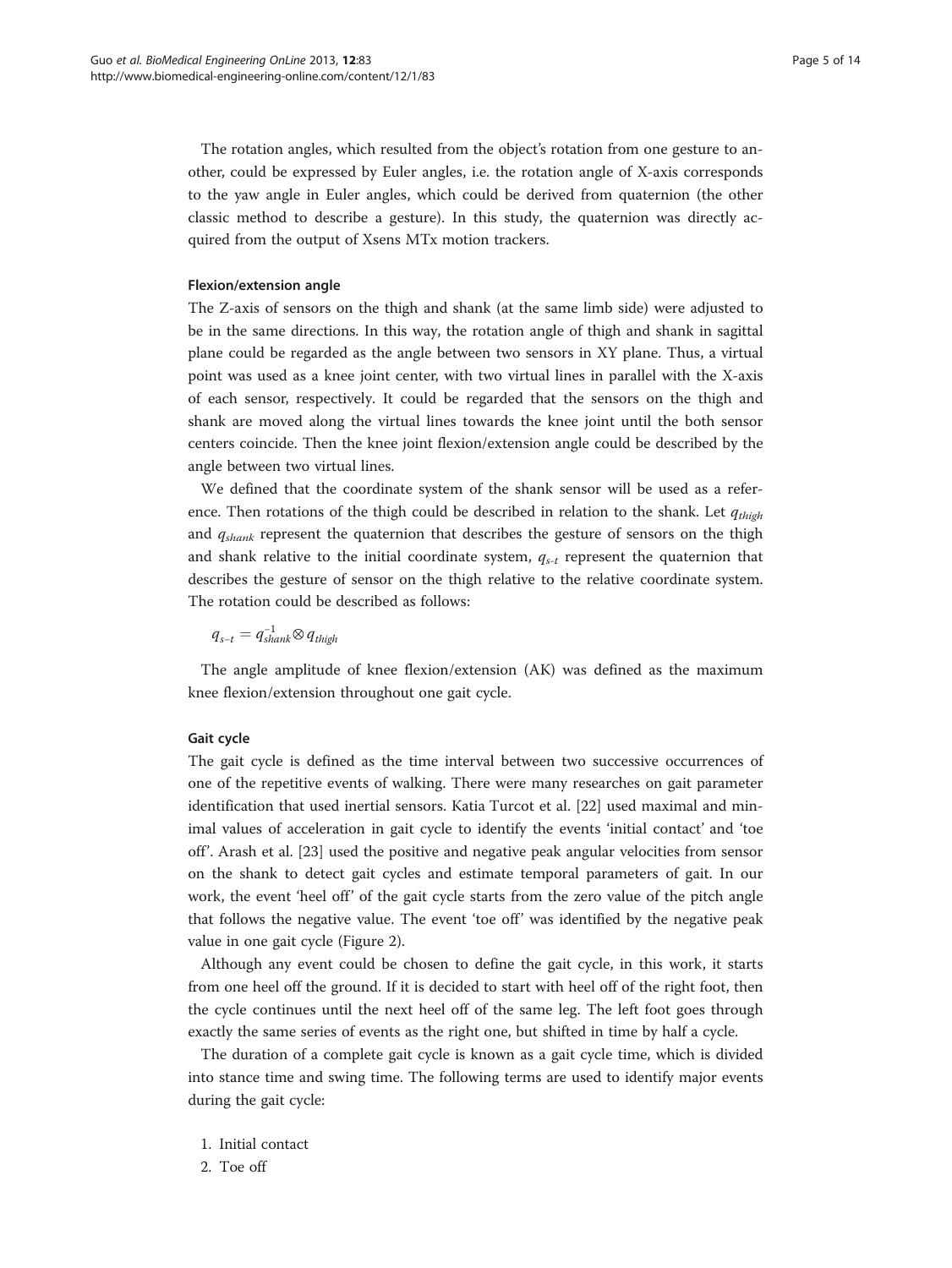<span id="page-5-0"></span>

These two events divide the gait cycle into two periods, stance phase, when the foot is on the ground, and swing phase, when the foot is moving forward. The stance phase, which is also called contact phase, lasts from the initial contact to the toe off. The swing phase lasts from the toe off to the next initial contact. The angle amplitudes of initial contact (AIC) and toe off (ATO) were defined as the both limbs' angles of initial contact and toe off, respectively.

The gait parameters were acquired from the sensors tied on feet, using the method mentioned above. Let  $q_{foot}$  represent the gesture of the foot at the very beginning of the first gait cycle after the subject was standing still on a horizontal plane,  $q_{\text{gait}}$  represent the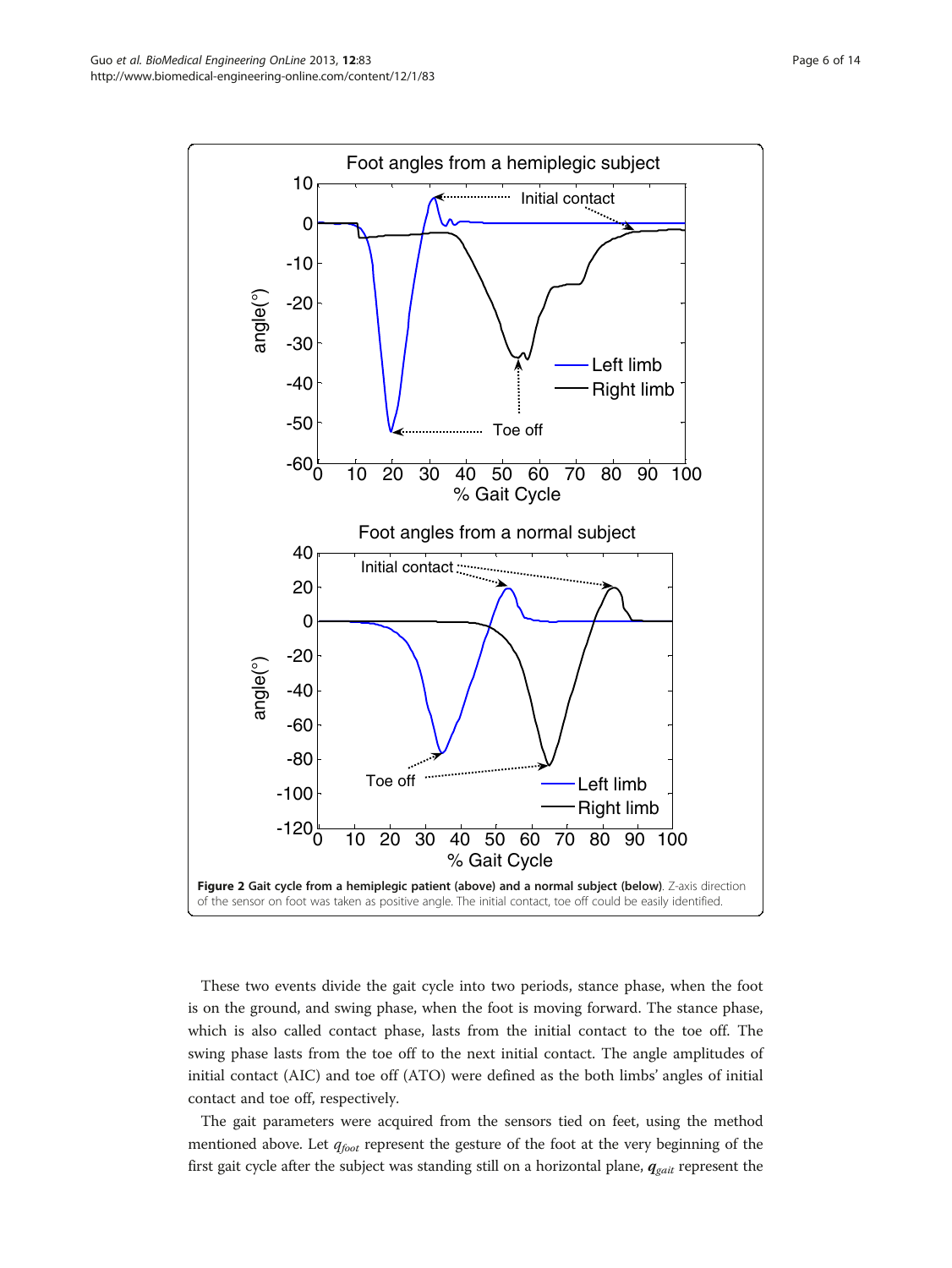gesture of the foot when walking, and let both be relative to the initial coordinate system.  $q_{f-g}$  represent the quaternion of  $q_{gait}$  rotated from  $q_{foot}$ . Then  $q_{f-g}$  could be acquired by:

$$
q_{f-g} = q_{foot}^{-1} \otimes q_{gait}
$$

The angle between foot and the horizontal plane could be considered as the rotation angle of y-axis which corresponds to the pitch angle in Euler angles. It could be derived from  $q_{f,p}$ .

# Balance level definition

Each subject performed many gait cycles in the experiment, thus the AK, AIC, and ATO of left and right limbs of all gait cycles were added respectively, to denote the angle values of each parameter (AK, AIC, and ATO). In order to quantitatively analyze the balance level of the subject, the balance levels of each parameter were defined as:

$$
Balance_{H} = \left| \frac{mean_{AN} \cdot mean_{N}}{mean_{AN} + mean_{N}} \right|
$$

$$
Balance_N = \left| \frac{mean_L \cdot mean_R}{mean_L + mean_R} \right|
$$

where Balance<sub>H</sub>, Balance<sub>N</sub> represent the balance level of hemiplegic gait and normal gait, respectively, mean<sub>AN</sub> and mean<sub>N</sub> represent the mean values of the parameter for the abnormal and the normal limb of hemiplegic patients, respectively,  $mean<sub>L</sub>$  and *mean<sub>R</sub>* represent the mean values of left lower limb and right side of normal subjects, respectively.

# Results

### Method validation

Human body segments were considered as rigid bodies. The main strategy to analyze the motion of a rigid body was to split the motion into linear motion of the noninertial reference point.

A database of gait cycles has been used for validation. This database included gait cycles of a group of ten normal subjects. Each subject conducted five walking trials for five meters and the gait cycles were recorded by a camera-based system. All measurement sessions were recorded using a portable video camera to count the number of gait cycles in each trial and calculate the sensitivity of the system. Then the data recorded using our method and the reference system based on the database were used to find the accuracy of the system in detection of gait and knee parameters.

A number of researches have been done on the precision and accuracy validation when using Xsens MTx for human movement assessment [[24-26\]](#page-13-0). To validate the practicality of the proposed method, which does not require obtaining the accurate positions of the sensors, four sensors on the same side (two sensors on the thigh and two sensors on the shank) were used as described above, with random distances to the knee joint. The sensors on the thigh were named T1 and T2, and those on the shank were named S1 and S2. After sensor calibration, the subject was asked to perform freedom Knee flexion/extension movement. Then we obtained two knee flexion/extension angles, which were S1-T1 and S2-T2, as shown in Figure [3](#page-7-0).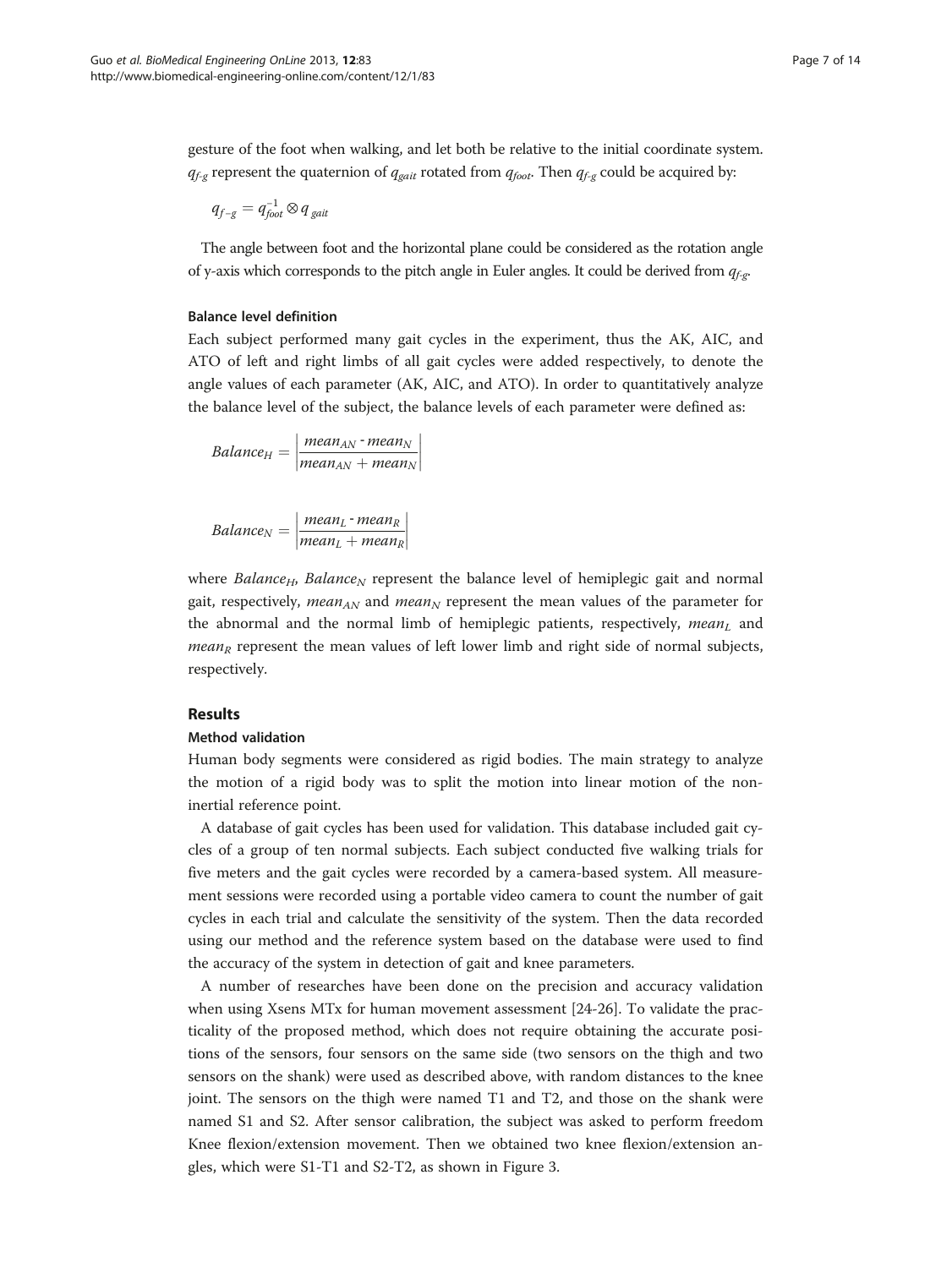<span id="page-7-0"></span>

# Gait cycle and knee angle

The angles of knee flexion/extension and the angles between foot and horizontal plane were calibrated by setting them to 0°while the subject was standing still. As shown in Figure [2](#page-5-0), the gait cycle could be identified by the angles which were acquired from sensors on the feet. Figure [4](#page-8-0) shows the difference of knee flexion/extension angles between hemiplegic patient and normal subject.

As shown in Table [1,](#page-9-0) the mean values of each parameter were calculated using ten gait cycles of each subject. Through comparison of AIC, ATO, and AK, significant differences in extensibility of lower limbs between hemiplegic patients and normal subjects were found. The absolute values of the three parameters of hemiplegic patients were significantly lower than those of normal subjects, which meant that, hemiplegic patients had worse extensibility of lower limbs compared with normal subjects. The absolute values of the three parameters of the abnormal side were also lower than those of the normal side in the hemiplegic patient group  $(0.94 \pm 2.42 \text{ ver-}$ sus 4.92 ± 4.43, 29.67 ± 6.58 versus 44.91 ± 6.35, -31.6 ± 9.99 versus −44.8 ± 10.17, respectively), which means that the hemiplegic patients had worse balance of lower limbs compared with normal subjects. As shown in Figure [5\(](#page-10-0)a), considering the AK parameter, the mean value of Balance<sub>H</sub> was higher than the mean value of Balance<sub>N</sub>  $(0.21$  versus  $0.01$ ,  $p<0.01$ ), the mean value of added angles of hemiplegic patients was lower than that of normal subjects  $(74.64 \text{ versus } 91.31, \text{ p}<0.01)$ . In Figure [5](#page-10-0)(b), considering the ATO parameter, the mean value of  $Balance_H$  was higher than the mean value of Balance<sub>N</sub> (0.18 versus 0.03, p<0.01), the mean value of added angles of hemiplegic patients was lower than that of normal subjects (−76.48 versus −132.4,  $p<0.01$ ). In Figure [5\(](#page-10-0)c), considering the AIC parameter, the mean value of *Balance*<sub>H</sub> was higher than the mean value of Balance<sub>N</sub> (0.92 versus 0.03, p<0.01), the mean value of added angles of hemiplegic patients was lower than that of normal subjects (6.77 versus 35.74, p=0.02). The higher the values of Balance<sub>H</sub> and Balance<sub>n</sub>, the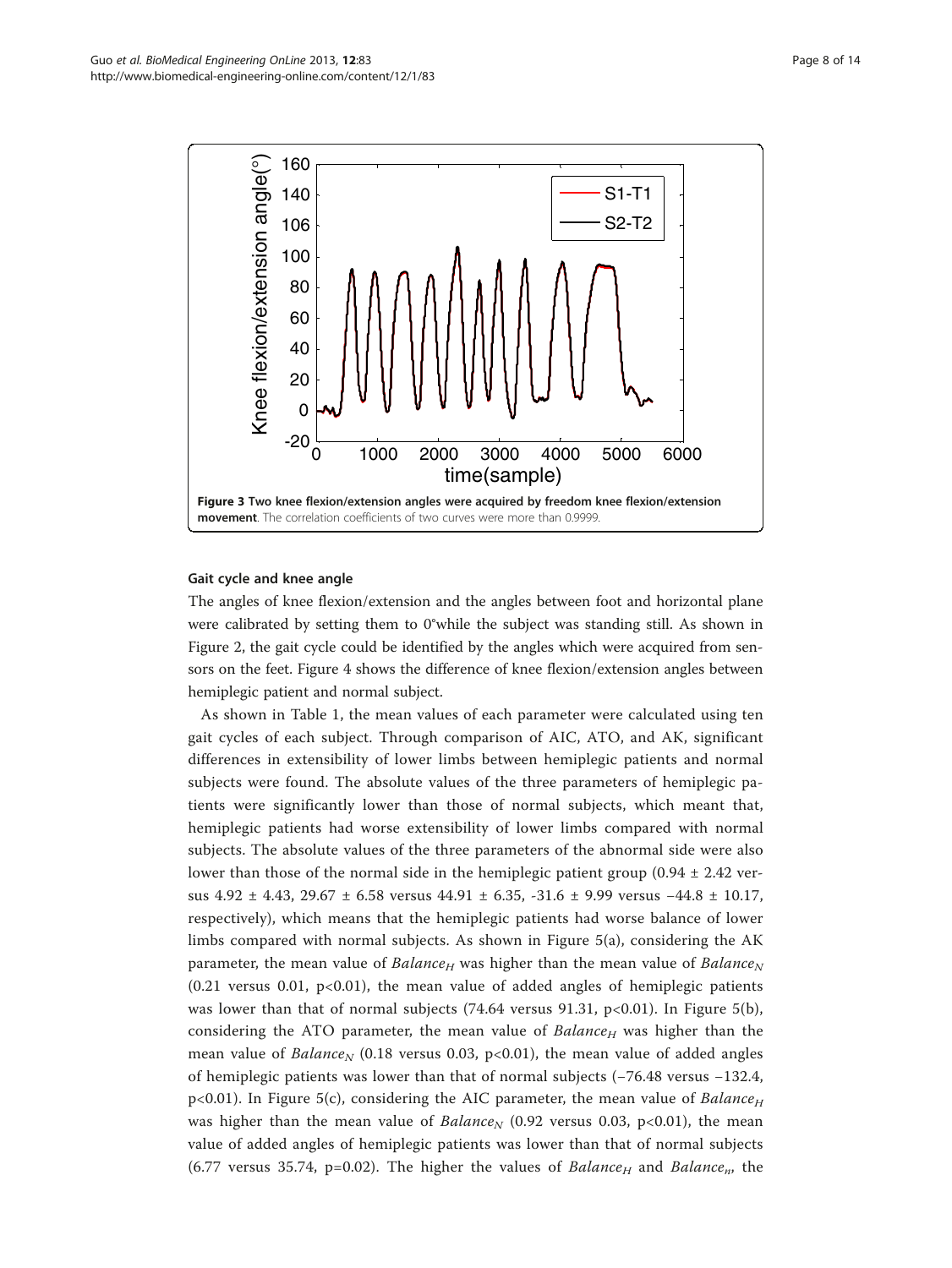<span id="page-8-0"></span>

worse the balance level. It could also be concluded that the extensibility of the lower limbs of hemiplegic patients was significantly worse than that of normal subjects.

# **Discussion**

It is complicated to quantify hemiplegic gait, especially in daily life, because of the free movement. In this work, we used wearable sensors and we used only the knee angle and gait cycle, which can be easily acquired from daily life movements, to describe the differences between hemiplegic patients and normal subjects and thus to reduce the difficulty of daily monitoring of patients. The suggested method would be useful for the patient training and rehabilitation at home, providing real-time feedback about the training effect.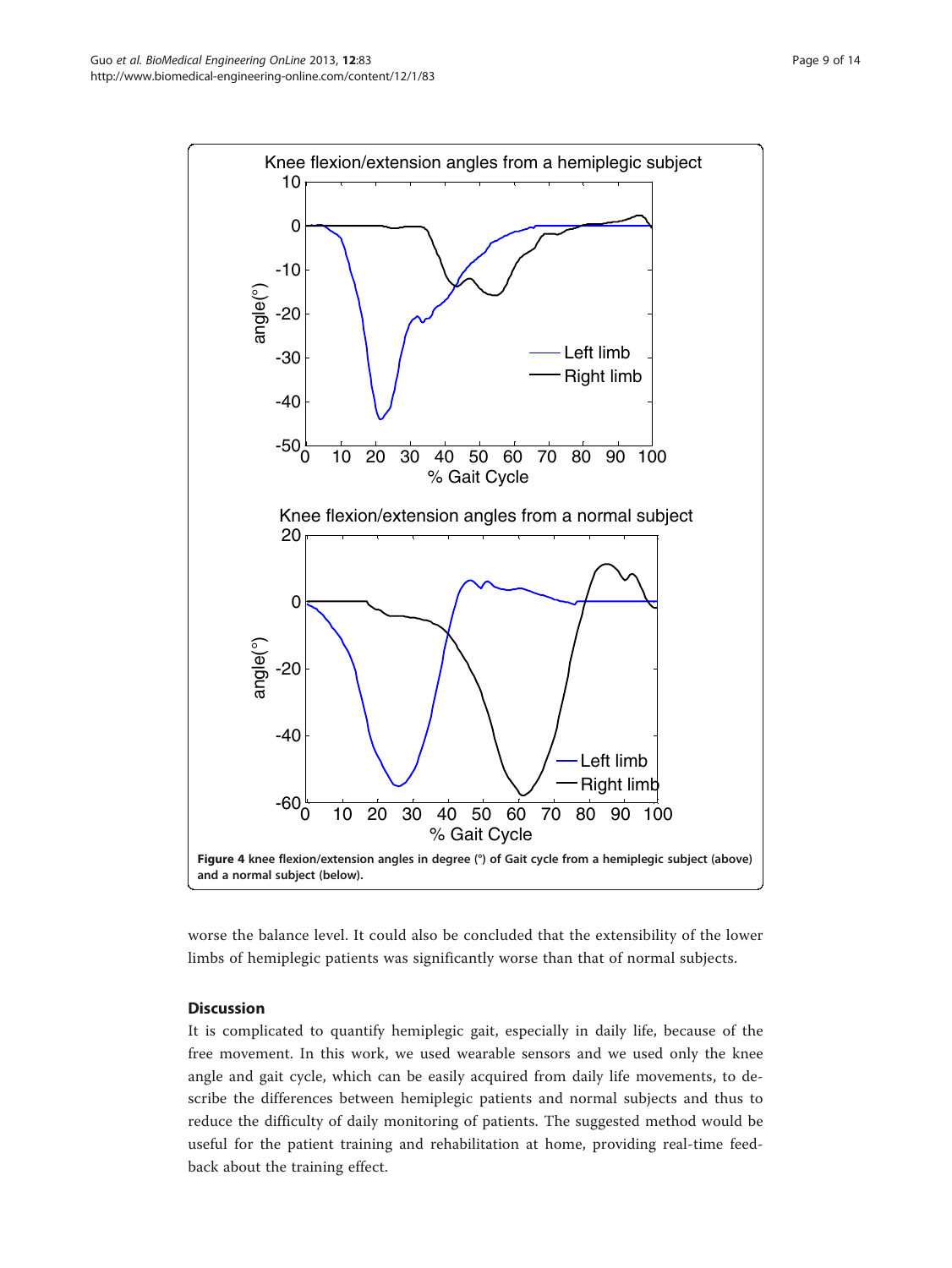<span id="page-9-0"></span>Table 1 Angle amplitudes (°) of Initial contact (AIC), knee flexion/extension (AK), and toe off (ATO) from hemiplegic patients (H1 TO H10) and normal subjects (N1 TO N10), "\_A" represents the abnormal lower limb of the hemiplegic patients, "\_N" represents the normal side of hemiplegic patients; "\_L" and "\_R" represent the left and right lower limb of the normal subjects, respectively

| <b>Hemiplegic Patients</b> | AIC A           | AIC_N           | AK A       | AK_N       | ATO_A             | ATO_N             |
|----------------------------|-----------------|-----------------|------------|------------|-------------------|-------------------|
| H1                         | 1.45            | 6.78            | 30.84      | 49.21      | $-39.33$          | $-40.13$          |
| H2                         | 0.164           | 2.76            | 32.01      | 45.01      | $-22.46$          | $-43.17$          |
| H <sub>3</sub>             | 0.09            | 3.12            | 33.38      | 50.74      | $-27.29$          | $-37.39$          |
| H4                         | 0.183           | 4.44            | 45.9       | 57.38      | $-22.31$          | $-33.95$          |
| H <sub>5</sub>             | $-0.41$         | 2.71            | 20.8       | 36.62      | $-18.3$           | $-29.8$           |
| H6                         | 8.093           | 20.06           | 23.05      | 34.8       | $-32.55$          | $-54.11$          |
| H7                         | $-0.17$         | 3.95            | 25.72      | 43.02      | $-35.43$          | $-54.33$          |
| H <sub>8</sub>             | 0.16            | 3.56            | 28.16      | 46.52      | $-38.76$          | $-51.1$           |
| H <sub>9</sub>             | $-0.11$         | 4.38            | 29.88      | 45.68      | $-53.45$          | $-64.27$          |
| H10                        | 0.01            | 6.48            | 26.85      | 40.69      | $-26.09$          | $-40.50$          |
| Mean $\pm$ SD              | $0.94 \pm 2.42$ | $4.92 \pm 4.43$ | 29.67±6.58 | 44.91±6.35 | $-31.6 + 9.99$    | $-44.8 + 10.17$   |
| <b>Normal Subjects</b>     | AIC_L           | AIC R           | AK L       | AK R       | ATO L             | ATO R             |
| N1                         | 13.27           | 13.89           | 49.17      | 51.28      | $-62.46$          | $-62.36$          |
| N <sub>2</sub>             | 21.08           | 18.99           | 35.08      | 34.73      | $-59.59$          | $-68.22$          |
| N3                         | 9.39            | 8.27            | 41.78      | 43.23      | $-50.83$          | $-54.13$          |
| N4                         | 20.03           | 22.85           | 43.82      | 45.48      | $-69.98$          | $-65.83$          |
| N <sub>5</sub>             | 19.6            | 20.23           | 40.04      | 43.02      | $-72.48$          | $-63.7$           |
| N6                         | 24.51           | 24.63           | 41.29      | 38.88      | $-67.22$          | $-71.08$          |
| N7                         | 14.96           | 14.73           | 56.30      | 57.65      | $-83.43$          | $-81.14$          |
| N <sub>8</sub>             | 19.81           | 18.19           | 46.16      | 46.66      | $-66.99$          | $-71.60$          |
| N <sub>9</sub>             | 17.03           | 18.80           | 61.08      | 57.81      | $-59.69$          | $-56.44$          |
| N <sub>10</sub>            | 18.18           | 18.86           | 39.14      | 40.44      | $-68.51$          | $-68.90$          |
| Mean $\pm$ SD              | 17.79±4.10      | 17.95±4.43      | 45.39±7.65 | 45.92±7.27 | $-66.11 \pm 8.32$ | $-66.28 \pm 7.43$ |

In daily life, various environments and long distance monitoring should be concerned. In comparison with the conventional monitoring systems based on optical camera system or magnetic position sensors, the proposed system could be used for long-term daily monitoring. Since our method is based on portable sensors and wireless communication, it allows monitoring without constraints towards location and duration.

The automated evaluation of joint and segment kinematics is valuable for clinical practice, since it can precisely measure variations and provide clarification and quantification information which cannot be obtained by manual methods of examination [\[27\]](#page-13-0).

The method of using accelerometers, magnetometers and gyroscopes to analyze gait cycle or knee flexion/extension angle has also been used in different studies, but they were limited by the location of the sensors or drift error of the gyroscopes in long-term monitoring. The idea to use gyroscopes to assess gait was also used in different studies; however, few methods were suitable for long-term monitoring and few of them were validated by comparing to reference systems. Our new method is practical and it is not limited to the location of the sensors. It uses new signal processing approach and algorithm to acquire gait parameters.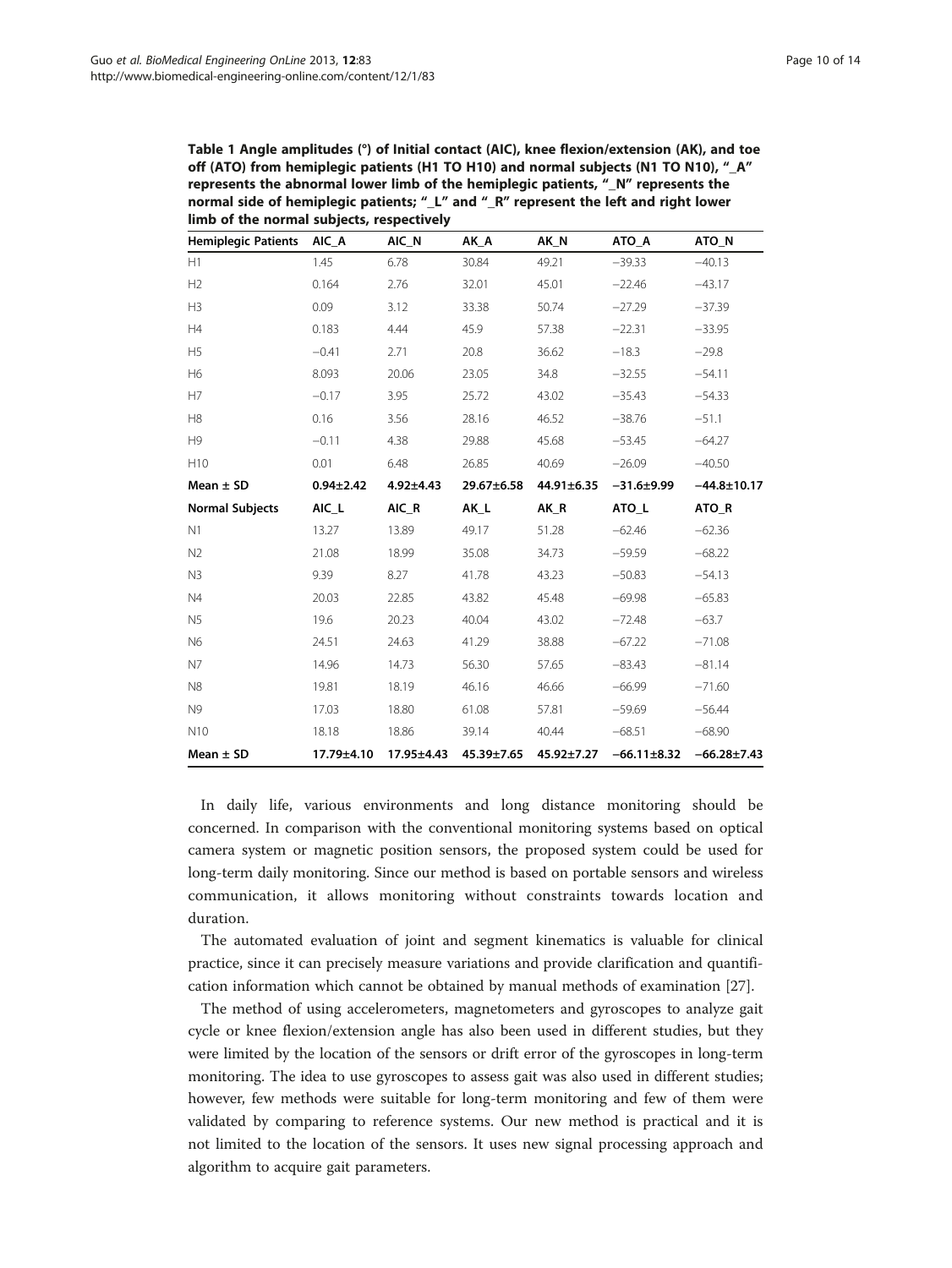<span id="page-10-0"></span>

Bohannon et al. [\[28,29](#page-13-0)] suggested that the ultimate goal of rehabilitation for patients with stroke is to achieve normal gait pattern and speed. Hemiplegic gait is used by clinicians to describe the pattern of limb movement and body posture of the patients with stroke [[30](#page-13-0)].

In this work we used initial contact, toe off and knee flexion/extension angles to acquire extensibility and balance data of lower limbs to quantitatively analyze the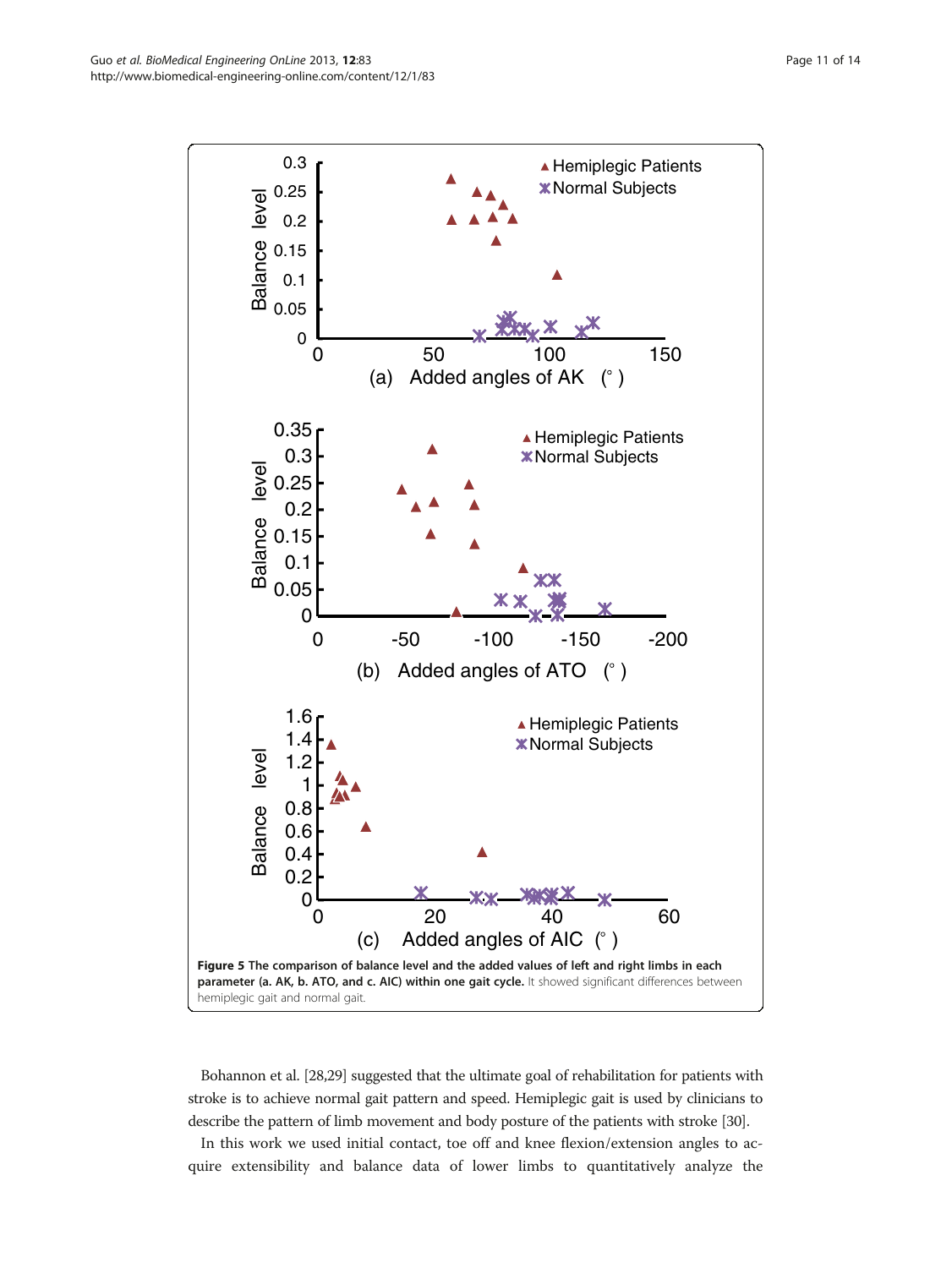

differences between hemiplegic gait and normal gait. Figure 6 shows the typical symptoms of hemiplegic gait:

- 1) Reduced angle amplitude at initial contact. This forces the foot to be in parallel with the ground before contacting it, instead contacting the ground with the forefoot. The angle amplitude is also reduced because of the decreased eccentric control of the dorsiflexors.
- 2) Reduced flexion/extension amplitude of knee angle caused by increased knee flexion at toe-off and during swing, due to quadriceps spasticity.
- 3) Decreased plantar flexion at toe-off.

Our method has several advantages over other ambulatory systems. Unlike some methods based on foot-switches or other pressure sensitive devices, no special footwear is needed for long-term monitoring, which makes this kind of monitoring more comfortable for the patient. In addition, available foot-switch-based devices limit the gait analysis to the temporal parameters [[31](#page-13-0),[32](#page-13-0)], while our method provides both temporal and spatial parameters.

### Conclusions

In the present study, we examined the sagittal movements (2-D flexion-extension) of the foot and knee joint. Although the results were satisfactory and could justify the method, for real clinical application, additional experiments and analyzes are needed to find more parameters and ensure the best possible performance of the algorithm for quantitative estimation of hemiplegic gait. In addition, future extension of this study should explore the full 3-D motion of lower limbs using parameters such as step length and hip angle, since many patients with gait pathology compensate the difficulty to move the body in sagittal plane by motions in other planes.

The suggested wearable bio-motion acquisition platform provides a practical approach and it is an effective tool for discriminating gait differences between hemiplegic and asymptomatic subjects. The effect of rehabilitation training of hemiplegic patient could be quantitatively analyzed and the result could serve for real-time feedback of rehabilitation.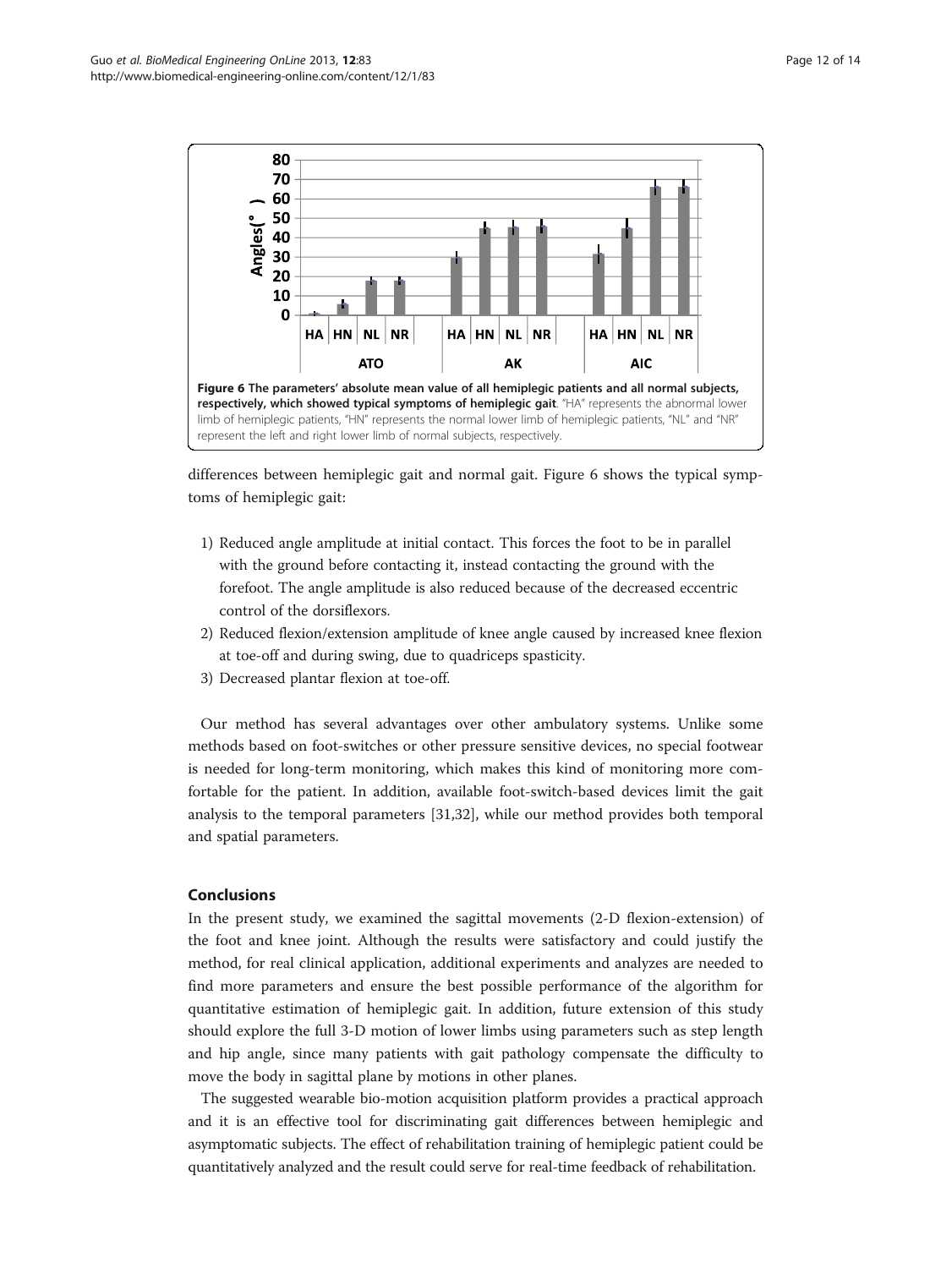<span id="page-12-0"></span>In this paper we just preferred to focus on the quantitative analysis of hemiplegic gait provided by our algorithm and on the applicability of the algorithm. To proper training effect feedback from the system, the real-time applicability of the algorithm is important. We intend to research and assess it in our future work.

#### Abbreviations

"AIC": represents the angle amplitude (°) of 'Initial contact'; "ATO": represents the angle amplitude (°) of 'Toe off'; "AK": represents the angle amplitude (°) of knee flexion/extension; "\_A": represents the abnormal lower limb of the hemiplegic patients; "\_N": represents the normal lower limb of the hemiplegic patients; "\_L": represents the left lower limb of the normal subjects; "\_R": represents the right lower limb of the normal subjects; "HA": represents the abnormal lower limb of the hemiplegic patients; "HN": represents the normal lower limb of the hemiplegic patients; "NL": represents the left lower limb of the normal subjects; "NR": represents the right lower limb of the normal subjects.

#### Competing interests

The authors declare that they have no competing interests.

#### Authors' contributions

YG was responsible for the platform implementation, data acquisition and analysis. GZ participated in experimental design and data analysis. QL contributed to data acquisition and the article revision. ZM participated in data acquisition and data analysis. KI contributed to data analysis and article revision. LW provided the experimental infrastructure and contributed to the result discussion. All authors read and approved the final manuscript.

#### Acknowledgements

This study was financed partially by the Projects of National Natural Science Foundation of China (Grant Nos. 60932001, 51105359 and 61072031), the National 863 Program of China (Grant No. 2012AA02A604), the National 973 Program of China (Grant No. 2010CB732606) and the 'Low-cost Healthcare' Programs of Chinese Academy of Sciences, and the Guangdong Innovation Research Team Fund for Low-cost Healthcare.

#### Author details

<sup>1</sup>Shenzhen Institutes of Advanced Technology, The Shenzhen Key Laboratory for Low-cost Healthcare, Shenzhen University Town, 1068 Xueyuan Avenue, Shenzhen 518055, PR China. <sup>2</sup>Graduate University of Chinese Academy of Sciences, Beijing 10049, PR China. <sup>3</sup>School of Physical Education & Sports Science, South China Normal University, Guangzhou, China.

#### Received: 6 May 2013 Accepted: 24 August 2013 Published: 29 August 2013

#### References

- 1. Tyson SF, Hanley M, Chillala J, et al: Balance disability after stroke. Phys Ther 2006, 86:30-38.
- 2. Kwakkel G, Wagenaar RC, Kollen BJ, Lankhorst GJ: Predicting disability in stroke: a critical review of the literature. Age Ageing 1996, 25:479–489.
- 3. Zhigiang Z, Jian-Kang W, Zhipei H: Gaussian Particle Filter for Tracking Hip in Gait Cycles. In e-health Networking, Applications and Services, Health Com. ; 2008:177–189.
- 4. Bouten CVC, Koekkoek KTM, Verduin M, Kodde R, Janssen JD: A triaxial accelerometer and portable data processing unit for the assessment of daily physical activity. IEEE Trans Biomed Eng 2002, 44:136-147.
- Sekine M, Tamura T, Akay M, Fujimoto T, Togawa T, Fukui Y: Discrimination of walking patterns using wavelet-based fractal analysis. IEEE Trans Neural Syst Rehabil Eng 2002, 10(3):188–196.
- 6. Aminian K, Najafi B, Büla C, Leyvraz PF, Robert P: Spatiotemporal parameters of gait measured by an ambulatory system using miniature gyroscopes. J Biomech 2002, 35:689–699.
- 7. Mayagoitia RE, Nene AV, Veltink PH: Accelerometer and rate gyroscope measurement of kinematics: an inexpensive alternate to optical motion analysis systems. J Biomech 2002, 35:537–542.
- 8. van den Noort JC, Scholtes VA, Harlaar J: Evaluation of clinical spasticity assessment in cerebral palsy using inertial sensors. Gait Posture 2009, 30(2):138–143.
- 9. Ferrari A, Cutti AG, Garofalo P, et al: First in vivo assessment of "Outwalk": a novel protocol for clinical gait analysis based on inertial and magnetic sensors. Med Biol Eng Comput 2010, 48(1):1-15.
- 10. Gubbi J, Rao AS, Kun F, et al: Motor recovery monitoring using acceleration measurements in post acute stroke patients. BioMedical Engineering OnLine 2013, 12:33.
- 11. Caby B, Kieffer S, et al: Feature extraction and selection for objective gait analysis and fall risk assessment by accelerometry. BioMedical Engineering OnLine 2011, 10:1.
- 12. Aminian K, Najafi B: Capturing human motion using body-fixed sensors: outdoor measurement and clinical applications. J Visual Comput Animat Comput Animation and Virtual Worlds 2004, 15:79-94.
- 13. Willemsen ATM, Van JA, Boom HBK: Real-time gait assessment utilizing a new way of accelerometry. J Biomech 1990, 23(8):859–863.
- 14. Morris JRW: Accelerometery-a technique for the measurement of human body movements. J Biomech 1973, 6(7):29–36.
- 15. Heyn A, Mayagoitia RE, Nene AV, Veltink PH: The kinematics of the swing phase obtained from accelerometer and gyroscope measurements. IEEE Eng Med Biol Soc 1996, 2:463-464.
- 16. Atallah L, Wiik A, Jones G, Lo B, Cobb J, Amis A, Yang GZ: Validation of an Ear-Worn Sensor for gait monitoring using a Force-Plate Instrumented Treadmill. Gait and Posture 2012, 35:674–676.